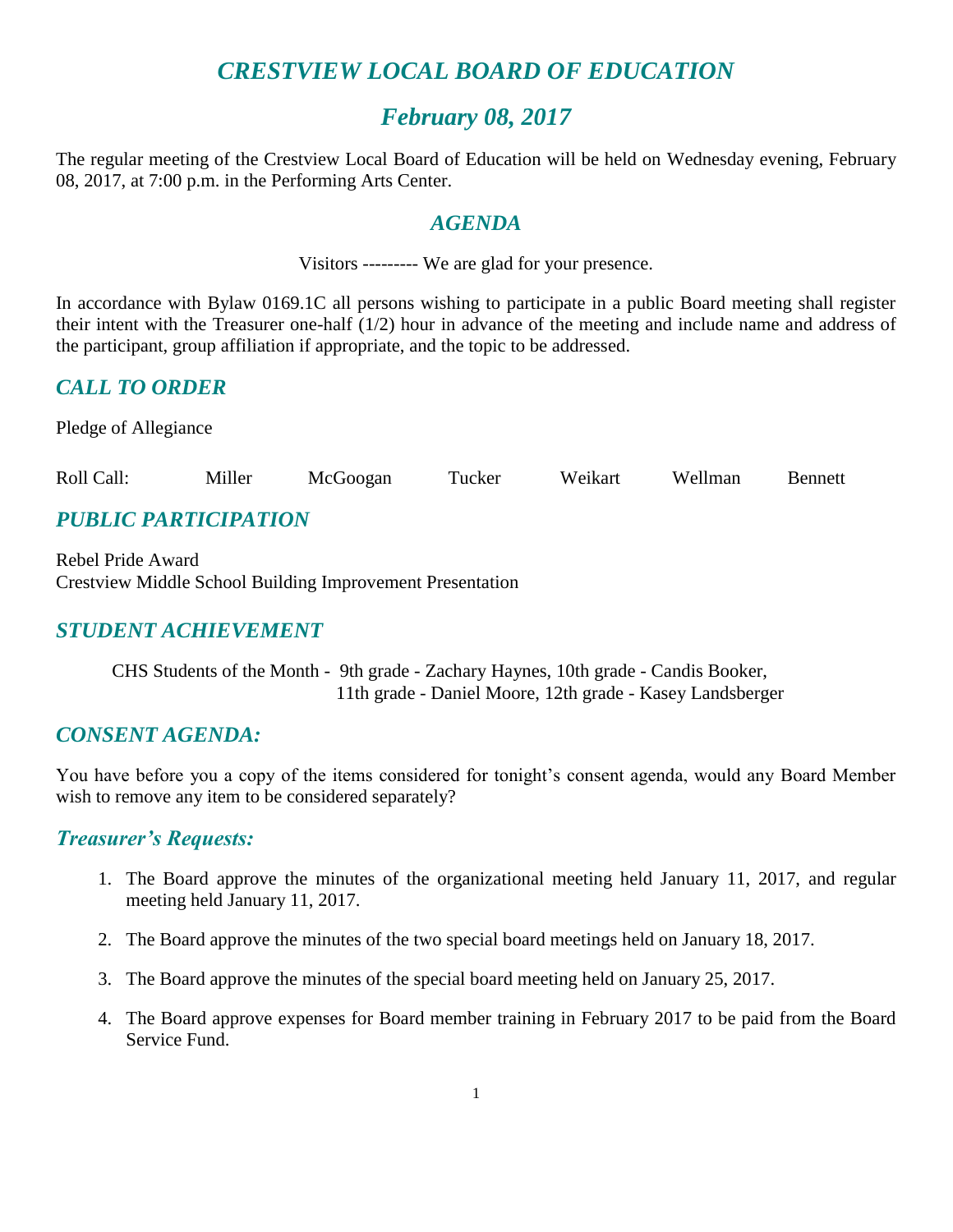#### *Superintendent's Requests:*

- 1. The Board adopt the 2017-18 Crestview High School Curriculum Guide as presented by Lynda Dickson, High School Principal.
- 2. The Board grant maternity leave as requested by Phylicia Joy, Crestview High School Teacher, beginning on March 24, 2017 through end of 2016-17 school year.
- 3. The Board grant supplemental contracts to the following licensed personnel to provide achievement test intervention at the elementary/middle school under the T.E.C. (Teach Each Child) program for the 2016-17 school year, pending adequate student enrollment; stipend payment as per contract; all required reports are on file:

| Steven Weber - CES | Nancy Perkins - CES  |
|--------------------|----------------------|
| Shawn Louk - CES   | Jamie Meredith - CMS |

- 4. The Board grant a one (1) year limited administrative contract and fringe benefit package as per established guidelines to Marian Dangerfield as Crestview Elementary School Principal beginning July 1, 2017 through June 30, 2018; 215 work days per year at her current salary; as recommended by Matthew T. Manley, Superintendent, all required reports are on file.
- 5. The Board approve the following nonteaching personnel to be granted a one (1) year limited contract basis for the 2017-2018 school year, according to the salary schedule; as recommended by Matthew T. Manley, Superintendent, all required reports on file:

Margie Gaskill – CHS/CMS Cafeteria Cook

6. The Board approve the following licensed personnel to be granted a one (1) year limited contract basis for the 2017-18 school year according to the established wage rate; as recommended by Matthew T. Manley, Superintendent, all required reports are on file:

Thomas Billet – CHS Teacher

7. The Board approve the following licensed personnel be placed on the approved substitute list for the 2016-17 school year, be granted a limited teaching contract, substitute basis only, according to salary schedule; all required reports are on file:

*High School, Middle School & Elementary School*

 Jacob Mellinger – Integrated Mathematics (Grade 7-12) Janet Marstellar - Visual Art (P-12)

8. The Board approve the stipend payment to the following licensed personnel for the 2016-17 school year as per salary schedule for the assignments designated; all required reports are on file:

> Lisa Campbell - Cooperating Teacher Supervision of student teachers Shawn Louk- Cooperating Teacher Supervision of student teachers Nancy Perkins - Cooperating Teacher Supervision of student teachers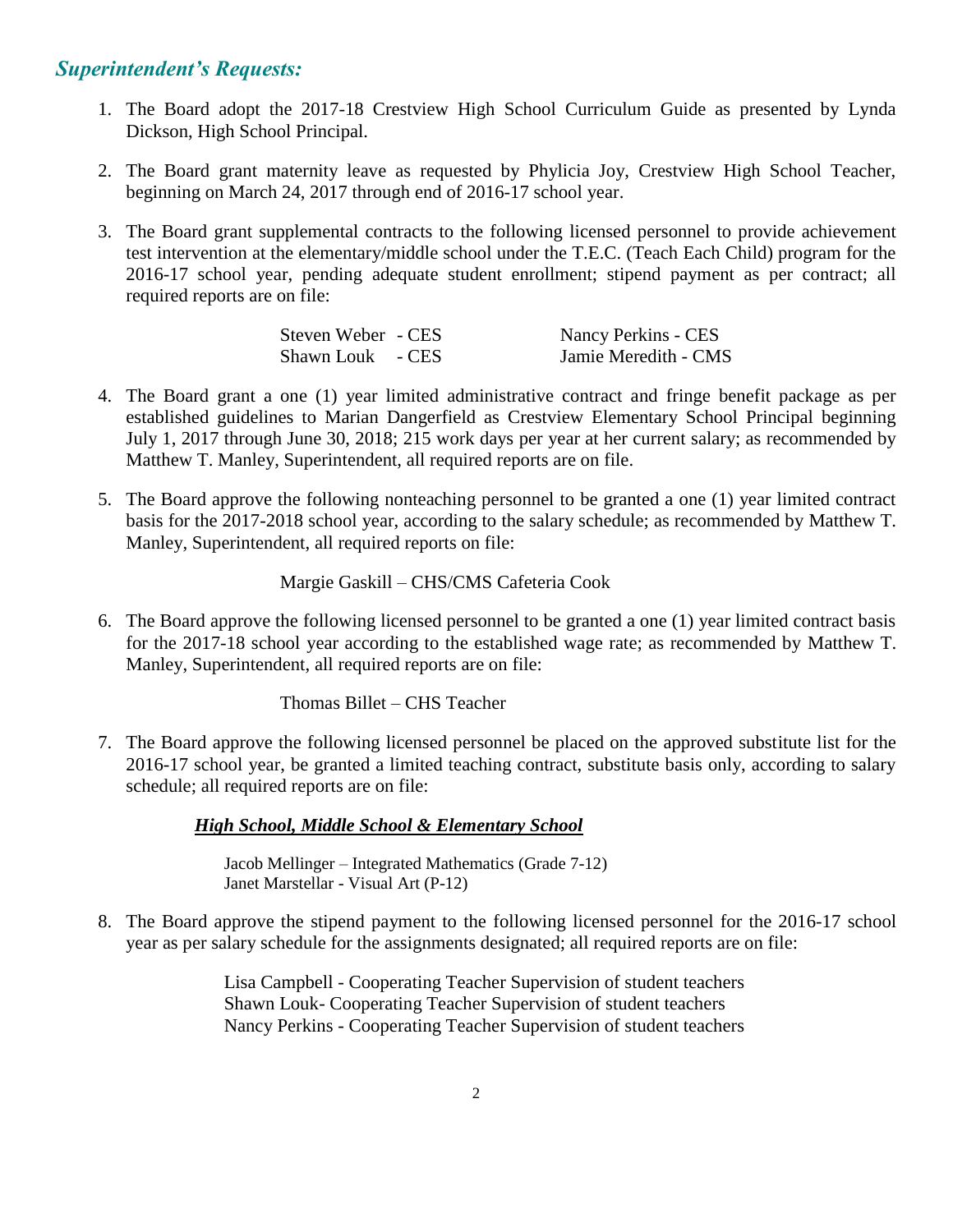9. The Board approve the following as a non-paid volunteer for the 2016-17 school year; all required report are on file:

> Spencer DeSalvo - CHS Volunteer Wrestling Coach Jennifer Tucker - CHS Volunteer Softball Coach

10. The Board approve the pupil activity contract to the following nonteaching personnel for the 2016-17 school year as per salary schedule for the assignments designated pursuant to O.R.C. 3313.53; pending receipt of all required reports:

> Melvin Miller - CHS Varsity Assistant Girls Softball Coach \_\_\_\_\_\_\_\_\_\_\_\_\_ - CHS Junior Varsity Girls Softball Coach

#### **END of CONSENT AGENDA**

Recommend the Board approve the consent agenda as presented:

| Moved by | $\sim$ second by | to approve consent agenda. Vote yes: |                |        |  |
|----------|------------------|--------------------------------------|----------------|--------|--|
| Vote no: |                  | Absent:                              | Motion carried | Failed |  |

#### *Treasurer's Requests/Recommendations not included in Consent Agenda:*

1. Recommend: The Board approve financial reports and investments as prepared and presented.

| Moved by | $\sim$ second by | Vote yes:           |                |        | Vote no: |  |
|----------|------------------|---------------------|----------------|--------|----------|--|
|          |                  | Absent <sup>.</sup> | Motion carried | Failed |          |  |

2. Recommend: The Board accept amounts and rates as determined by the budget commission and authorizing the necessary tax levies and certifying them to the county auditor.

Moved by \_\_\_\_, second by \_\_\_\_\_. Vote yes: \_\_\_\_, \_\_\_\_, \_\_\_\_, \_\_\_\_, \_\_\_\_, Vote no: \_\_\_, \_\_\_\_\_, \_\_\_\_\_, \_\_\_\_\_\_\_. Absent: \_\_\_\_\_\_, \_\_\_\_\_\_. Motion carried \_\_\_\_\_\_. Failed \_\_\_\_\_.

3. Recommend: The Board accept donations from:

a. Elementary PTO \$183.00 to CES Public School Support for 4th grade choir t-shirts

Moved by \_\_\_\_\_, second by \_\_\_\_\_. Vote yes:  $\_\_\_\_\_\_\_\_\_\_\_\_\_\_\_$  \_\_\_\_\_, \_\_\_\_\_, \_\_\_\_\_. Vote no:  $\_\_\_\_\_\_\$ \_\_\_\_\_, \_\_\_\_\_, \_\_\_\_\_\_\_. Absent: \_\_\_\_\_\_, \_\_\_\_\_\_. Motion carried \_\_\_\_\_\_. Failed \_\_\_\_\_.

#### *Board Reports:*

- 1. Career Center Report Mr. Tucker 2. Student Achievement Liaison Report Mr. McGoogan
- 3. Legislative Report Mr. Weikart
- 4. Student Board Member Report Dawson Bennett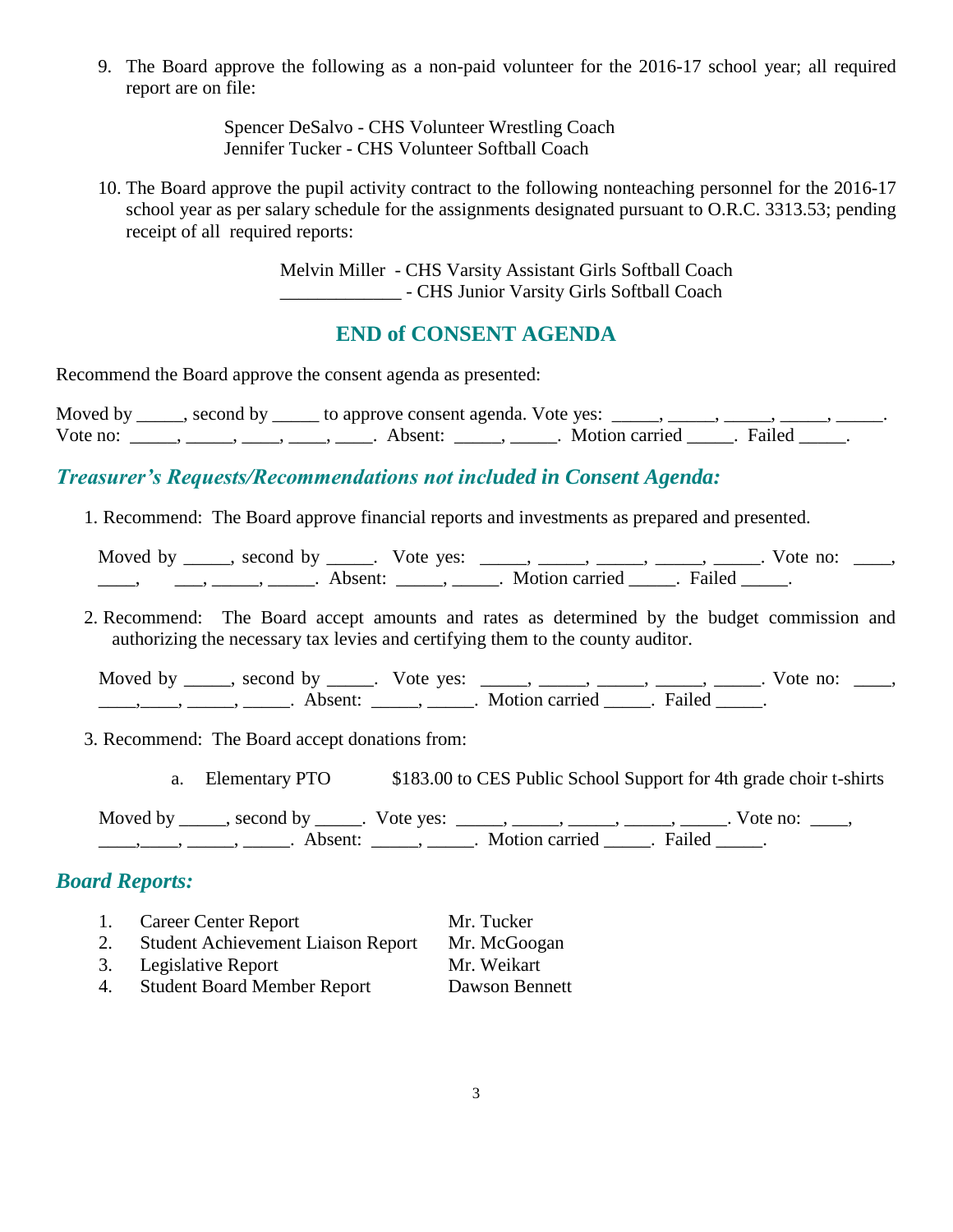#### *Board Committee Reports:*

| 1.          | Buildings & Grounds | Mr. McGoogan |
|-------------|---------------------|--------------|
|             | 2. Athletic Council | Mr. Tucker   |
|             | 3. Personnel        | Mr. Tucker   |
|             | 4. Finance Audit    | Mr. Tucker   |
|             | 5. Policy           | Mr. McGoogan |
|             | 6. Communications   | Mr. Weikart  |
| $7_{\circ}$ | Insurance           | Mr. Weikart  |

#### *Administrative Reports:*

|    | <b>Elementary School</b> | Mrs. Dangerfield     |
|----|--------------------------|----------------------|
| 2. | Middle School            | Mrs. Lemaster        |
| 3. | <b>High School</b>       | Mrs. Dickson         |
| 4. | <b>Special Education</b> | Mr. Hill             |
| 5. | Athletic                 | Mr. Cusick/Mrs.Nappi |
| 6. | Lunchroom                | <b>Miss Wilmes</b>   |
| 7. | Technology               | Mr. Miller           |
| 8. | Transportation           | Mr. Burbick          |
| 9. | Maintenance              | Mr. Radman           |
|    |                          |                      |

## **Superintendent's Report:** Mr. Manley

### *Superintendent's Requests/Recommendations not included in Consent Agenda:*

1. Recommend: The Board approve a contract with Risinger + Associates, Inc. for the amount \$20,000 in substantially the same form as the contract and terms and conditions found in Appendix A for pre-bond collaboration development and consulting services to assist the District in facilitating potential community partners from which a collaboration can be formed to achieve the goals and objectives of a community center.

| Moved by ______, second by ______ | Vote yes: |                |        | Vote no: |  |
|-----------------------------------|-----------|----------------|--------|----------|--|
| Absent <sup>.</sup>               |           | Motion carried | Failed |          |  |

2. Recommend: The Board approve a separate contract with Risinger + Associates, Inc. in the amount of \$24,500 in substantially the same form as the contract and terms and conditions found in Appendix B for pre-bond strategic planning and consulting services focused on Crestview Elementary School.

Moved by \_\_\_\_, second by \_\_\_\_\_. Vote yes:  $\frac{1}{\sqrt{2}}$ , \_\_\_\_, \_\_\_\_, \_\_\_\_, \_\_\_\_. Vote no: \_\_\_, \_\_\_\_\_, \_\_\_\_\_\_, \_\_\_\_\_\_\_. Absent: \_\_\_\_\_\_, \_\_\_\_\_\_. Motion carried \_\_\_\_\_\_. Failed \_\_\_\_\_.

3. Recommend: The Board approve a separate contract with Risinger + Associates, Inc. in the amount of \$24,500 in substantially the same form as the contract and terms and conditions found in Appendix C for pre-bond strategic planning and consulting services focused on Crestview Middle School.

Moved by \_\_\_\_\_, second by \_\_\_\_\_. Vote yes: \_\_\_\_\_, \_\_\_\_\_, \_\_\_\_\_, \_\_\_\_\_, \_\_\_\_. Vote no: \_\_\_\_, \_\_\_\_\_, \_\_\_\_\_\_, \_\_\_\_\_\_\_. Absent: \_\_\_\_\_\_, \_\_\_\_\_\_. Motion carried \_\_\_\_\_\_. Failed \_\_\_\_\_.